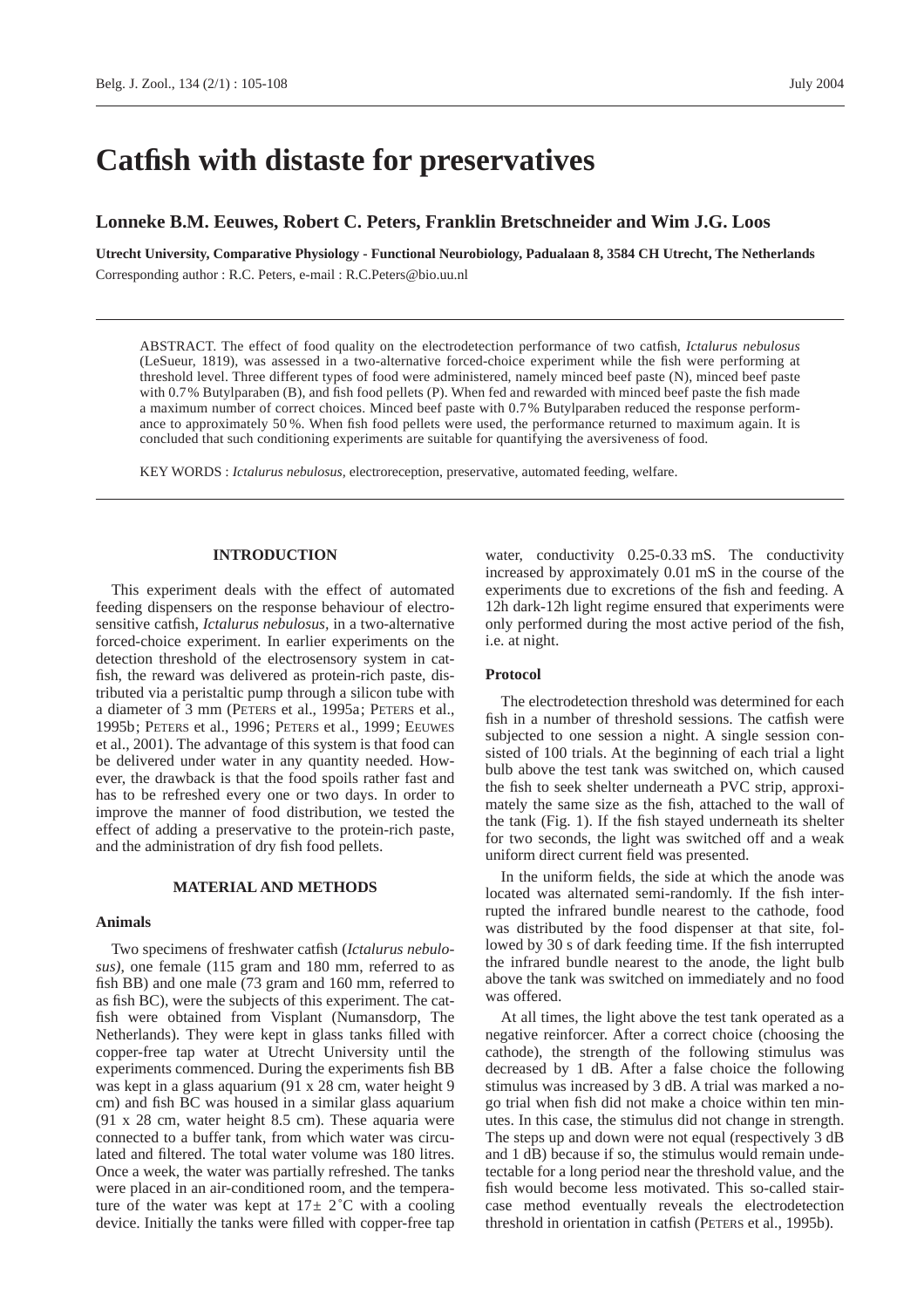

Fig. 1. – Schematic drawing of the experimental tank, top view. Vertical bars represent the strip electrodes. Horizontal lines represent the field lines during a trial. The shelter area provides protection for top lights (not shown) and serves as a dwelling space between trials. Several centimetres from the electrodes infrared detectors are placed on the outside of the tank. At the same position a plastic bar is placed at the bottom of the tank to provide a tactile stimulus for the catfish. This position is marked as the decision point. Food dispensers are placed between decision point and electrodes.

#### **Stimulation**

Stimuli were generated by a LAB-PC data acquisition card (National Instruments). The stimulus was fed into a homemade voltage-to-current-converter (VCC), powered by floating power supplies. To generate uniform fields the VCC was connected to a pair of electrodes made of a strip of Perspex (15 x 30 cm) and silver wire.

#### **Shaping**

Before the actual testing started, the fish was subjected to a period of shaping. In this period the stimulus protocol differed. The anode location was switched from one side to the other after each trial. The field strength  $(60-350\mu\text{V}/$ cm) was certainly within the perceptive range. As soon as the fish performed at a 90% level, the anode location in uniform fields was randomised with a maximum of three in succession at the same side. When the level of correct choices was 90% or over, the experiment was initiated (PETERS & VAN WIJLAND, 1974).

## **Data analysis**

Threshold has been defined as the stimulus strength that could be maintained by the fish for a certain period of time. As the steps up and down were unequal, every false choice had to be compensated for by three correct choices in order to maintain the same overall stimulus strength. To determine whether the catfish had reached its threshold or was still changing its performance, the running average over twelve successive trials was calculated. If the running average stayed the same for four successive calculations, this value was accepted as the threshold value. This means the false-correct-correct-correct sequence had to be repeated at least three times, in which

the order of the false and correct choices is irrelevant as long as the initiation point of the sequence is preceded by more than three correct choices. If a single session yielded more than one threshold value, only the lowest of these values was used in further analysis.

Statistical analysis was performed per individual, since the variance between the two specimens was large. Hence, each catfish was used as its own control. Differences in threshold values, correct choices, false choices, and no-go trials between minced beef paste with (B) and without Butylparaben (N) were analysed using the Mann-Whitney U test.

#### **Composition of food**

Three types of food were tested : (i) Food paste composed of 60 g beef, 1.5 g Trouvit elite response fish food, 1.5 g agar-bacto/gelatin (1:1), and 125 ml water. This minced beef paste has been used on a regular basis in conditioning experiments. (ii) The same concoction with 0.7% Butylparaben (from 10% in 95% alcohol). Butylparaben is an antimicrobial and antifungal preservative commonly used in cosmetics, foods, and pharmaceuticals. The used concentration was based on a preliminary study (KLAVER, unpubl.). (iii) Trouvit fish food pellets, eel 2 mm (Trouw, Putten-NL). The minced beef paste, both with (B) and without Butylparaben (N), was delivered via peristaltic pumps and plastic tubing, and a hydraulicallydriven syringe delivered the fish food pellets (P). The pellet distribution mechanism showed some imperfections and therefore not all correct choices of the catfish were rewarded with a fish food pellet. However, in such an instance, the succeeding correct choice was properly rewarded.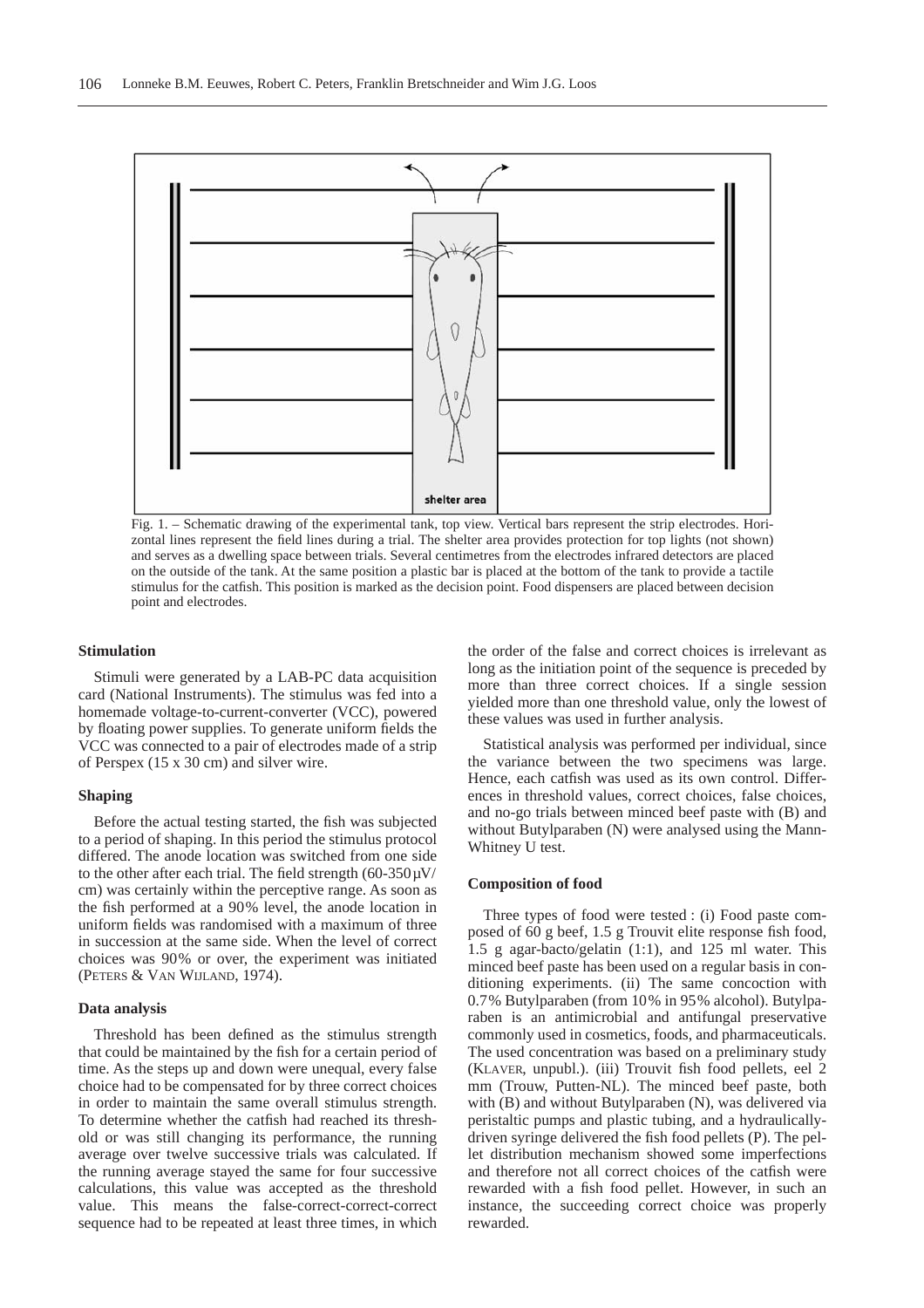#### **RESULTS**

The responses of fish BB and BC to changing food types and distribution system are presented in Fig. 2. In both fish, the effects of these changes are seen best in the percentage of correct choices and no-go trials.

In fish BB, every deviation from the 'normal' food type, i.e. that used during shaping, resulted in an increase of no-go trials and decrease of correct choices  $(p \ll 0.001, N$  compared to B). Performance was immediately restored when the fish was rewarded with food (N) again. The electrodetection threshold slowly rose  $(p=0.002, N$  compared to B) when Butylparaben was

added to the food, whereas the number of correct choices immediately decreased. Apparently, the number of no-go trials increased at the cost of correct choices. This pattern was repeated at the second administration of Butylparaben (B). As the food type and distribution were changed more radically; the fish pellet dispenser was installed, the electrodetection threshold instantly rose by a factor of twenty-five. Initially, the percentage of no-go trials barely increased, and the percentage of correct choices dropped dramatically. However, after six sessions**,** it performed at its usual threshold level again. This indicates that the fish experienced difficulties in understanding the new set-up.



Fig. 2. – The effect of three different types of food on electrodetection performance in catfish. **N**. normal food **B**. food with 0.7% Butylparaben **P**. fish food pellets Trouvit eel 2 mm. (A) Electrodetection thresholds of fish BB. (B) Electrodetection threshold of fish BC. (C) Percentage of correct choices, false choices, and no-go trials of fish BB in a two alternative forced-choice experiment set-up. (D) Percentage of correct choices, false choices, and no-go trials of fish BC in a two alternative forced-choice experiment set-up. In figure C and D, correct choices are represented by the shaded areas, false choices by the black areas and no-go trials by the white areas.

Fish BC showed a similar response pattern when fed with minced beef with Butylparaben (B). An increase in no-go trials and decrease in correct choices were seen (p  $<< 0.001$ , N compared to B) with little influence on the electrodetection threshold ( $p=0.073$ , N compared to B). However, after the second set of experiments with food additives, the performances of the fish were never fully restored. Thus, although fish BC was still capable of performing at threshold level, it seemed to have lost its motivation to perform.

### **DISCUSSION**

Since both catfish were capable of performing at a threshold level comparable to that of previous experi-

ments in the same species (e.g. EEUWES et al., 2001), several conclusions can be drawn from the collected data.

When Butylparaben was added to the food, the threshold level increased in both fish (borderline significance in fish BC). This implies that the fish either had more difficulties perceiving the fields or did not make enough choices to reach its final threshold. If the catfish were experiencing difficulties in perceiving the fields, one would expect an increase of false choices at the cost of correct choices. However, the number of false choices did not increase in either fish ( $p=0.128$  for BB and  $p=0.366$ ) for BC, N compared to B). Therefore the decreasing percentage of correct choices can be explained by the increase of no-go trials. This indicates that the fish was capable of performing the required task and still had full